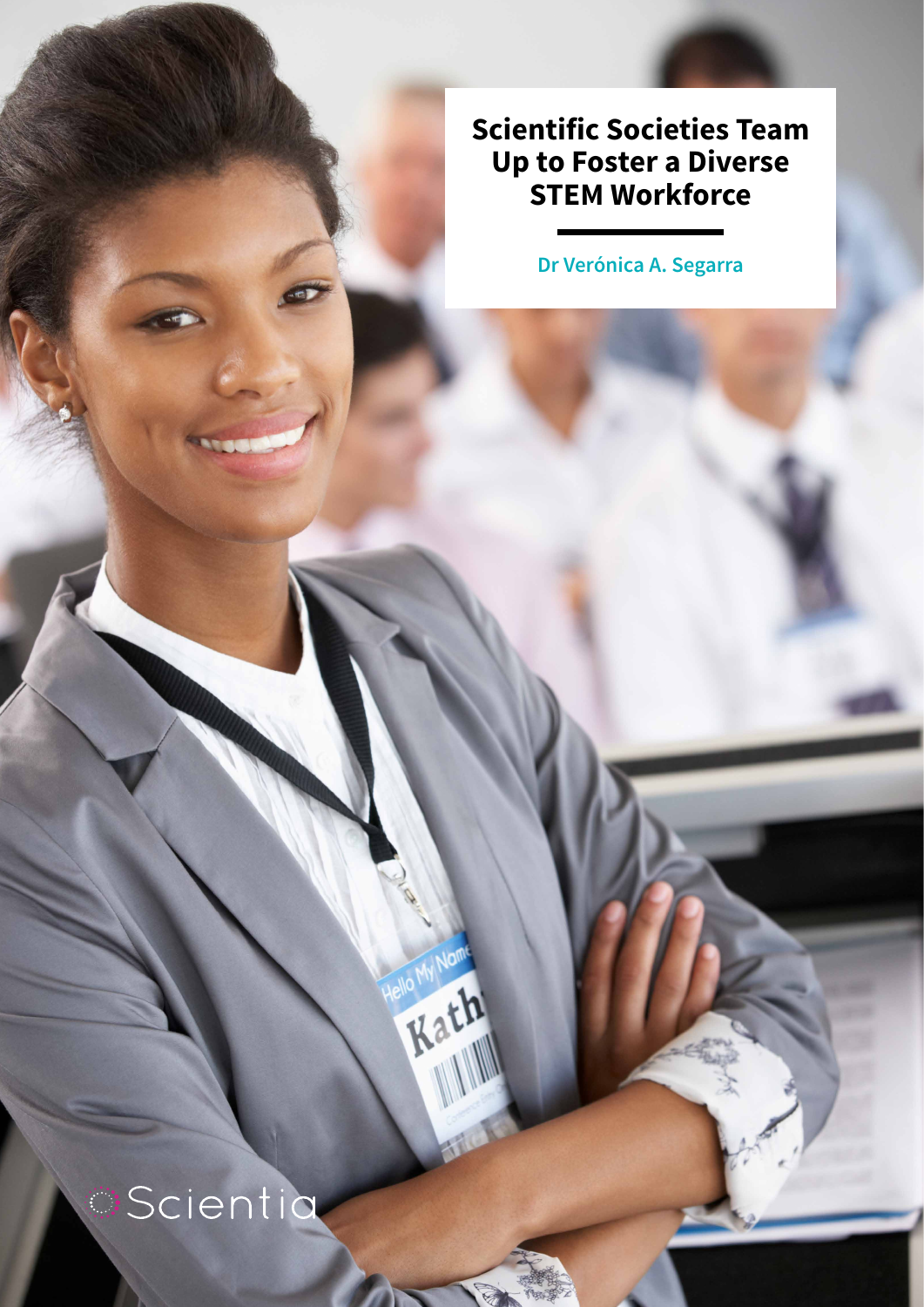### **SCIENTIFIC SOCIETIES TEAM UP TO FOSTER A DIVERSE STEM WORKFORCE**

The Science, Technology, Engineering, and Math (STEM) communities have a long history of exclusion and underrepresentation of women, African American, Latinx, American Indian and LGBTQIA+ students. In order for our STEM enterprise to be truly equitable, everyone that wants to become a scientist must have an equitable opportunity to do so, regardless of their gender, ethnicity or sexual orientation. In the movement toward equity, the demographic diversity of the STEM workforce must mirror that of the general population. STEM workforce diversity can accelerate innovation in scientific disciplines, and, if coupled with systemic cultural equity, can also support a STEM enterprise where everyone can thrive. **Dr Verónica A. Segarra**, Associate Professor at Goucher College, has been exploring how scientific societies could help their disciplines be more equitable. Her efforts have helped to establish numerous alliances and collaborations among societies and diversity-focused organisations, with the mission of building a more diverse and inclusive STEM workforce.



#### **The Crucial Role of Scientific Societies**

While some might perceive scientists as solitary individuals who carry out experiments inside a lab, most scientific work is based on collaborations and interactions between different scientists and research groups. For centuries now, these joint scientific efforts have been facilitated by organisations known as scientific societies.

Scientific societies are founded with the mission of supporting and disseminating the work of researchers, scientists, engineers, and other STEMrelated professionals. These societies can also help to shape the scientific landscape through the opportunities they offer scientists. For example, societies offer scientists opportunities for professional development, funding, networking, and collaboration.

Along with their academic and research endeavours, scientists are often

expected to attend conferences and present their work at events hosted by scientific societies. These events bring together practitioners in a specific field to share, learn, and disseminate the latest developments and advancements in the discipline.

By bringing scientists together and supporting their work, scientific societies can be highly influential in the development of specific research fields. For instance, societies determine what research topics are highlighted at events and conferences, providing these areas of research with a greater degree of attention.

Societies can also determine which scientists in their membership are highlighted at the events they host. For example, in hosting events, societies must select scientists from their membership for achievement awards, scientific talks, and guest speaking opportunities.



**Encouraging Scientists to Foster Inclusive Environments**

In addition to providing opportunities for scientists to present their work and interact with other experts, scientific societies often rely on their members to step up and help to shape their scientific communities in leadership roles. Collectively, these volunteer leaders drive the mission and activities of the society forward by serving on a variety of governing committees and task forces.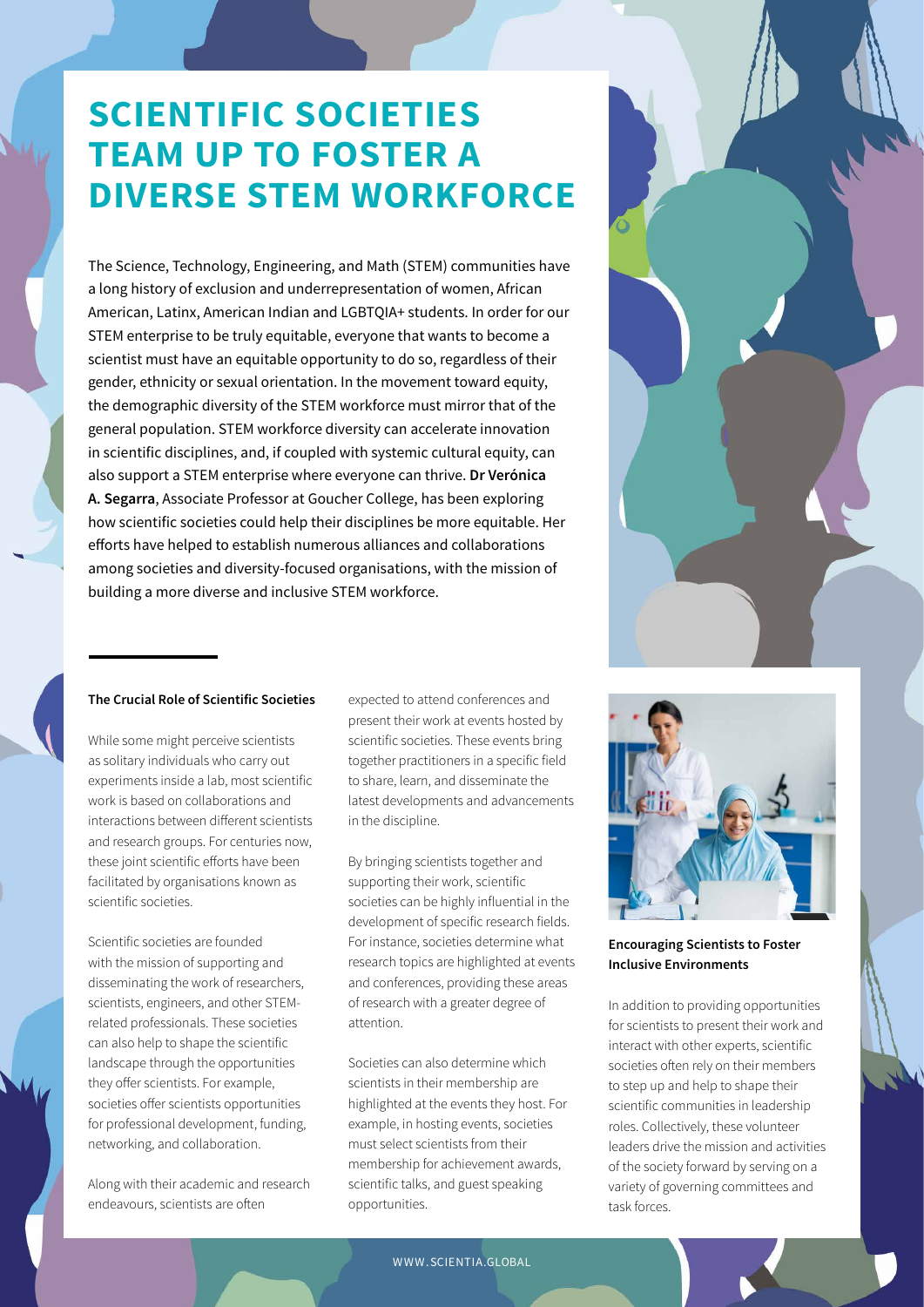

In these leadership roles, society members who are trained scientists often take on new roles that connect with the social dynamics of science as a human enterprise. This gives them the power to shape the climate of inclusivity and diversity within the society. These roles include membership recruitment and demographic surveying, designing professional development programming for scientists, and selecting scientific speakers or awardees for conferences and events.

For this reason, society volunteer leaders may receive guidance on how they can best contribute to improving inclusivity in their society and the overall scientific landscape. For instance, they could take part in training or receive resources that outline standard protocols, approaches or strategies to improve inclusivity and minimise bias in their leadership roles. By implementing these strategies, they can help to shape the future of their discipline at large towards being more equitable. Training and resources for society volunteer leaders can only be effective if they reflect what research has

shown about the social forces that sculpt science and academia as a human enterprise. In recent years, many scientific societies have started exploring ways in which they could help to increase the efficacy of their diversity, equity, and inclusion efforts by engaging social scientists and other experts in the area of diversity and inclusion, especially scholars who focus on STEM.

Similarly, resources that can help society membership at large to be better equipped to support inclusivity efforts would be most effective if they are based on what scholars have learned from studying inclusive and noninclusive scientific environments and practices. 'We want to model inclusive practices and steer away from noninclusive practices,' explains Dr Verónica A. Segarra of Goucher College, a professor who is committed to diversity, equity and inclusion within the STEM community.

#### **Changing How Societies Approach Diversity**

Historically, scientific societies have

sought to achieve greater diversity in their disciplines and memberships by supporting the professional development of trainees from backgrounds that are underrepresented in STEM. While these efforts and initiatives are important and have successfully contributed to the growth and development of individual scientist trainees, individual-based strategies have failed to result in widespread and systemic change.

In order to achieve widespread change in making STEM disciplines more inclusive, societies should ideally work closely together to learn from each other about challenges and approaches that are effective, implementing evidence-based promising strategies that encourage the pervasive and long-lasting transformation of scientific communities.

Collectively, scientific societies can help to shape numerous different aspects of science, including the overall STEM workforce and the general direction of a given research field. This can be achieved through advocacy and

WWW.SCIENTIA.GLOBAL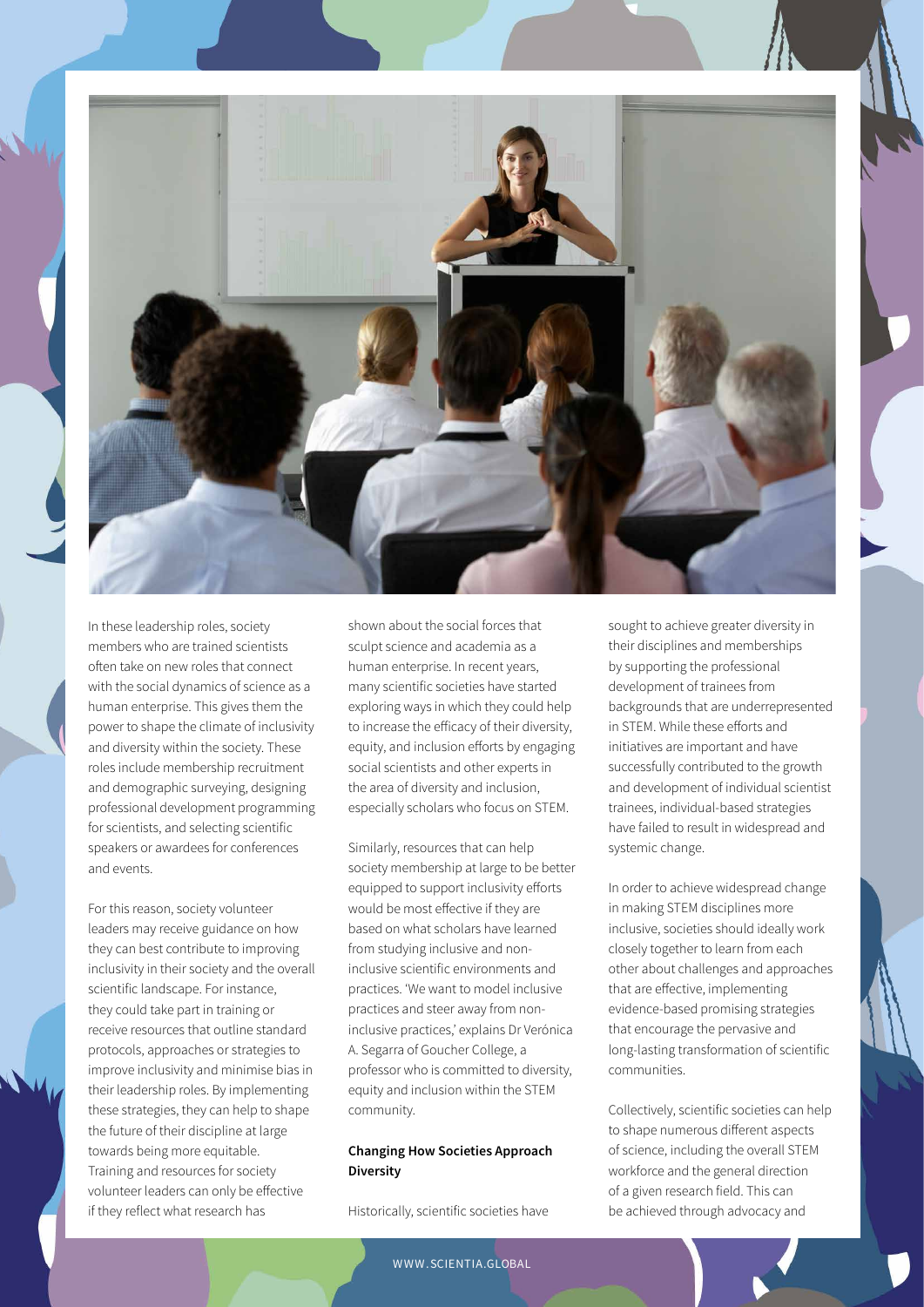outreach efforts, as well as by developing and disseminating sustainable inclusive practices and strategies for scientific societies.

In recent years, Dr Segarra has been investigating ways in which scientific societies can join forces to increase diversity and inclusion in STEM. Her work has led to numerous important initiatives, programs, and collaborations.

#### **The Alliance to Catalyze Change for Equity in STEM Success (ACCESS)**

In 2017, Dr Segarra and her colleagues established ACCESS: the Alliance to Catalyze Change for Equity in STEM Success. This meta-organisation, supported by the US National Science Foundation (NSF), brings together representatives from the diversity-focused committees of different scientific societies in the life sciences.

ACCESS societies meet regularly to coordinate and disseminate their efforts to advance inclusive practices within their fields. For example, in 2020, ACCESS examined closely the practices associated with the travel award programs of various scientific societies. These programs offer travel support to scientists from underserved groups or those working at underserved institutions, to allow them to attend conferences and other events organised by scientific societies, which they would otherwise miss out on.

As a result of this work, ACCESS has outlined and published a series of peer-reviewed recommendations for improving society inclusivity through travel award program implementation. Similar recommendations have been published by ACCESS in the areas of scientific speaker selection, program assessment, and undergraduate scientist engagement.

Most recently, ACCESS, in collaboration with others, received funding to expand its reach to additional areas in STEM beyond the life sciences. This new program, called the ACCESS+ initiative, aims to accelerate the adoption of policies and practices that have been developed from years of research on gender-related diversity, equity, and inclusion change strategies, by coordinating and integrating efforts of STEM professional societies. The ACCESS+ initiative includes partner organisations such as the NSF INCLUDES Alliance: National Alliance for Inclusive and Diverse STEM Faculty and the Women in Engineering ProActive Network (WEPAN).

#### **Persistent Challenges Affecting Scientific Societies**

In another NSF-funded project, Dr Segarra and her ACCESS colleagues plan to establish a collaborative network of experts that will identify evidence-based strategies for fostering inclusivity and diversity within scientific societies and the STEM community as a whole. Towards this aim, the collaboration plans to generate community standards for effectively



collecting demographic data on society memberships, to better integrate scientists in transitional career stages into society activities, and to diversify the ranks of society leaders.

By fulfilling these three goals, this project aims to overcome persistent challenges that often undermine diversity efforts within scientific societies, and to widely share this information for the benefit of all STEM communities.

Collaborating organisations on this project include the Quality Education for Minorities Network, the NSF INCLUDES Alliance: National Alliance for Inclusive and Diverse STEM Faculty, and the Marine Biological Laboratory at Woods Hole, Massachusetts.

#### **Innovative Ways to Build a Diverse STEM Landscape**

Despite many decades of efforts, underrepresentation and exclusion of certain groups in the STEM workforce continues to be a persistent challenge. Therefore, in order to transform the STEM workforce into a diverse and equitable community, we need to find new ways to build upon these past efforts.

'Are we leveraging scientific societies as change agents to effectively create inclusive environments in STEM?' asks Dr Segarra. 'While scientific societies can play a key role in transforming STEM disciplines, widespread, systemic, and long-lasting change can only be achieved through collective efforts and alliances that transcend or go beyond supporting the professional development of individuals who belong to underrepresented groups in STEM.'

The recent work by Dr Segarra is an example of how groups of scientists are experimenting with ways to leverage their scientific societies to have a more profound and collective impact in the interest of diversity and inclusivity in their fields. As they continue working to find new ways in which scientific societies can build a more inclusive STEM workforce, Dr Segarra and her colleagues hope to involve an increasing number of stakeholders, including additional societies and scholars, to further enhance the impact of their initiatives and promote long-term positive change.